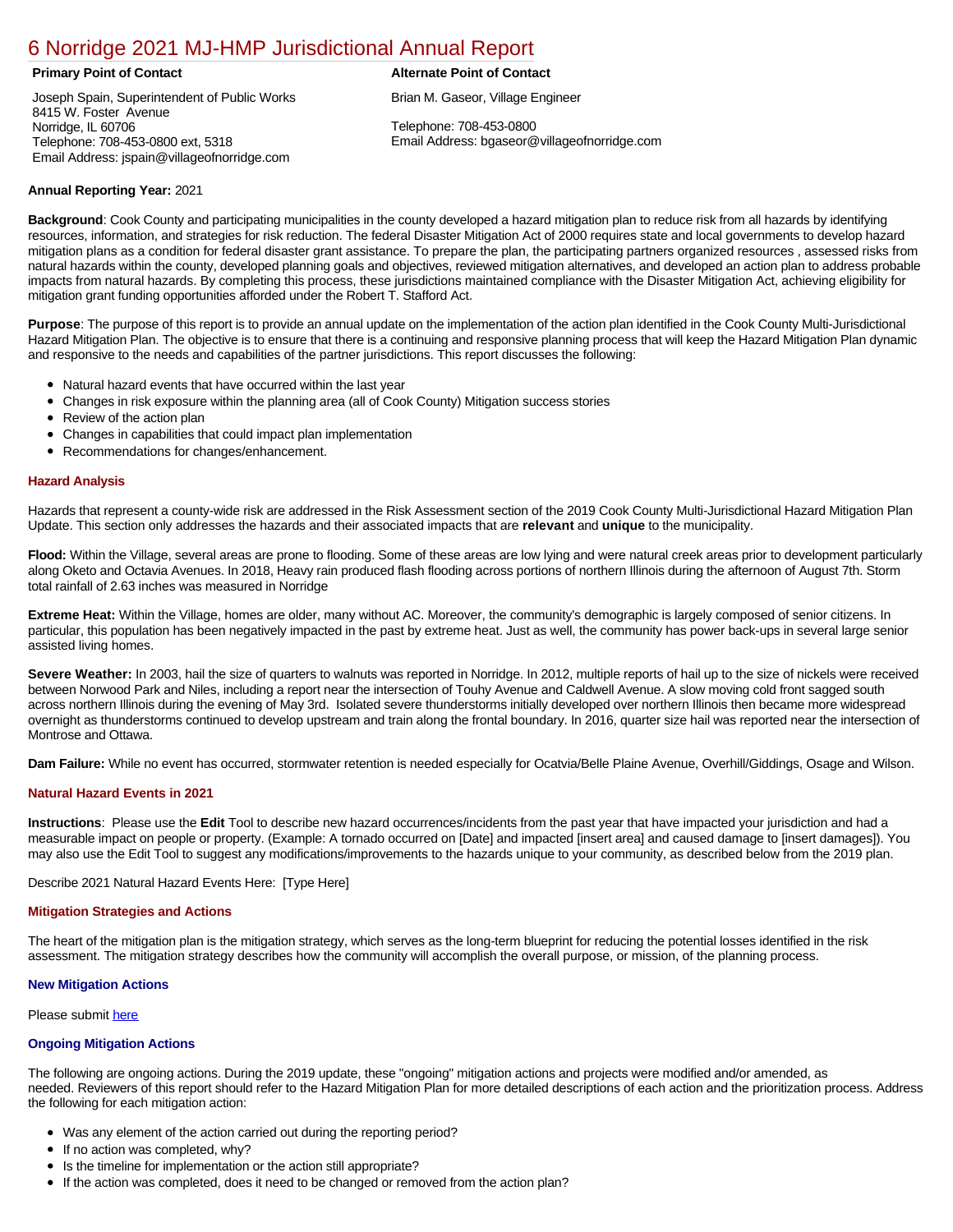| TABLE: HAZARD MITIGATION ACTION PLAN MATRIX                                                                                                                                                                                                                                                                                                                                                                                                                           |                                 |             |                                                         |                                                                                                                                                    |                                                   |                          |                                              |                                                            |  |  |  |  |
|-----------------------------------------------------------------------------------------------------------------------------------------------------------------------------------------------------------------------------------------------------------------------------------------------------------------------------------------------------------------------------------------------------------------------------------------------------------------------|---------------------------------|-------------|---------------------------------------------------------|----------------------------------------------------------------------------------------------------------------------------------------------------|---------------------------------------------------|--------------------------|----------------------------------------------|------------------------------------------------------------|--|--|--|--|
| <b>Completion status legend:</b><br><b>O</b> = Action Ongoing toward Completion<br>$N = New$<br>$R =$ Want Removed from Annex<br>$C = Project Completed$<br>$X = No$ Action Taken                                                                                                                                                                                                                                                                                     |                                 |             |                                                         |                                                                                                                                                    |                                                   |                          |                                              |                                                            |  |  |  |  |
| 2021 Status                                                                                                                                                                                                                                                                                                                                                                                                                                                           | 2020 Status                     | 2019 Status | <b>Hazards</b><br><b>Mitigated</b>                      | <b>Objectives</b><br>Met                                                                                                                           | Lead<br><b>Agencies</b>                           | <b>Estimated</b><br>Cost | Sources of<br><b>Funding</b>                 | <b>Timeline/Projected</b><br><b>Completion Date</b><br>(a) |  |  |  |  |
| Action N2.1—Octavia/Belle Plaine Avenue. Build a stormwater retention chamber underground under the street to mitigating occurring flooding in the area.<br>Two locations and two chamber each.                                                                                                                                                                                                                                                                       |                                 |             |                                                         |                                                                                                                                                    |                                                   |                          |                                              |                                                            |  |  |  |  |
| <b>Status Description:</b>                                                                                                                                                                                                                                                                                                                                                                                                                                            |                                 |             |                                                         |                                                                                                                                                    |                                                   |                          |                                              |                                                            |  |  |  |  |
| Ongoing                                                                                                                                                                                                                                                                                                                                                                                                                                                               | Ongoing                         | Ongoing     | Urban<br>Flooding,<br>Severe<br>Weather, Dam<br>failure | 1, 2, 3, 7, 9                                                                                                                                      | <b>Public Works</b>                               | \$2,400,000              | <b>General Fund</b>                          | 2 years                                                    |  |  |  |  |
| Action N2.2-Ozanam Ave/Belle Plane Avenue. Build a storm water retention chamber underground under the street to mitigating occurring flooding in the<br>area. Two locations and two chamber each.                                                                                                                                                                                                                                                                    |                                 |             |                                                         |                                                                                                                                                    |                                                   |                          |                                              |                                                            |  |  |  |  |
| <b>Status Description:</b>                                                                                                                                                                                                                                                                                                                                                                                                                                            |                                 |             |                                                         |                                                                                                                                                    |                                                   |                          |                                              |                                                            |  |  |  |  |
| Ongoing                                                                                                                                                                                                                                                                                                                                                                                                                                                               | Ongoing                         | Ongoing     | Urban<br>Flooding,<br>Severe<br>Weather, Dam<br>failure | 1, 2, 3, 7, 9                                                                                                                                      | <b>Public Works</b>                               | \$2,400,000              | <b>General Fund</b>                          | 2 years                                                    |  |  |  |  |
| Action N2.3—Overhill/Giddings. Build a storm water retention chamber underground under the street to mitigating occurring flooding in the area. Two<br>locations and two chamber each.                                                                                                                                                                                                                                                                                |                                 |             |                                                         |                                                                                                                                                    |                                                   |                          |                                              |                                                            |  |  |  |  |
| <b>Status Description:</b>                                                                                                                                                                                                                                                                                                                                                                                                                                            |                                 |             |                                                         |                                                                                                                                                    |                                                   |                          |                                              |                                                            |  |  |  |  |
| Complete-                                                                                                                                                                                                                                                                                                                                                                                                                                                             |                                 | Ongoing     | Urban<br>Flooding,<br>Severe<br>Weather, Dam<br>failure | 1, 2, 3, 7, 9                                                                                                                                      | <b>Public Works</b>                               | \$2,400,00               | <b>General Fund</b>                          | 2 years                                                    |  |  |  |  |
|                                                                                                                                                                                                                                                                                                                                                                                                                                                                       | locations and two chamber each. |             |                                                         | Action N2.4—Osage and Wilson. Build a storm water retention chamber underground under the street to mitigating occurring flooding in the area. Two |                                                   |                          |                                              |                                                            |  |  |  |  |
| <b>Status Description:</b>                                                                                                                                                                                                                                                                                                                                                                                                                                            |                                 |             |                                                         |                                                                                                                                                    |                                                   |                          |                                              |                                                            |  |  |  |  |
| Ongoing                                                                                                                                                                                                                                                                                                                                                                                                                                                               | Ongoing                         | Ongoing     | Urban<br>Flooding,<br>Severe<br>Weather, Dam<br>failure | 1, 2, 3, 7, 9                                                                                                                                      | Public Works                                      | \$2,400,000              | General Fund                                 | 2 years                                                    |  |  |  |  |
| Action N2.5—Oketo/Wilson Cooperative. In the area of the Eisenhower Public Library between Hardwood Heights and Norridge this project would address<br>reoccurring flooding by expanding drainage sewers, adding water chambers, and improving drain sewer by increasing pipe size.                                                                                                                                                                                   |                                 |             |                                                         |                                                                                                                                                    |                                                   |                          |                                              |                                                            |  |  |  |  |
| <b>Status Description:</b>                                                                                                                                                                                                                                                                                                                                                                                                                                            |                                 |             |                                                         |                                                                                                                                                    |                                                   |                          |                                              |                                                            |  |  |  |  |
| Ongoing                                                                                                                                                                                                                                                                                                                                                                                                                                                               | Ongoing                         | Ongoing     | Urban<br>Flooding,<br>Severe<br>Weather, Dam<br>failure | 1, 2, 3, 7, 9                                                                                                                                      | Norridge and<br>Harwood<br>Heights                | \$3,100,000              | <b>General Fund</b><br>from both<br>agencies | 5 years                                                    |  |  |  |  |
| Action N2.6-Montrose/Thatcher Reservoir - Cooperative project with the Cook County Forest Preserve to control reoccurring flooding in residential homes<br>in the area. This would expand a previous project to increase drain sewer size and expand the current reservoir. This would also include an underground<br>pumping station from drainage water chambers.                                                                                                   |                                 |             |                                                         |                                                                                                                                                    |                                                   |                          |                                              |                                                            |  |  |  |  |
| <b>Status Description:</b>                                                                                                                                                                                                                                                                                                                                                                                                                                            |                                 |             |                                                         |                                                                                                                                                    |                                                   |                          |                                              |                                                            |  |  |  |  |
| Ongoing                                                                                                                                                                                                                                                                                                                                                                                                                                                               | Ongoing                         | Ongoing     | Urban<br>Flooding,<br>Severe<br>Weather, Dam<br>failure | 1, 2, 3, 7, 9                                                                                                                                      | Norridge and<br>Cook County<br>Forest<br>Preserve | \$5,700,000              | General Fund<br>from both<br>agencies        | 5 years                                                    |  |  |  |  |
| Action N2.7—Emergency Operations Center and Warming/cooling center. Norridge has an elderly population that is the highest in the area per capita.<br>Severe weather is one of the most significant hazards and during storm the existing power infrastructure is old and has multiple failures. Norridge has<br>opened the warming and cooling center to serve the population at the community center. This is also the location of our Emergency Operations Center. |                                 |             |                                                         |                                                                                                                                                    |                                                   |                          |                                              |                                                            |  |  |  |  |
| <b>Status Description:</b>                                                                                                                                                                                                                                                                                                                                                                                                                                            |                                 |             |                                                         |                                                                                                                                                    |                                                   |                          |                                              |                                                            |  |  |  |  |
|                                                                                                                                                                                                                                                                                                                                                                                                                                                                       | Complete                        | Completed   | All Hazards                                             | 1, 5, 8                                                                                                                                            | Norridge                                          | \$350,000                | General Fund                                 | Completed                                                  |  |  |  |  |